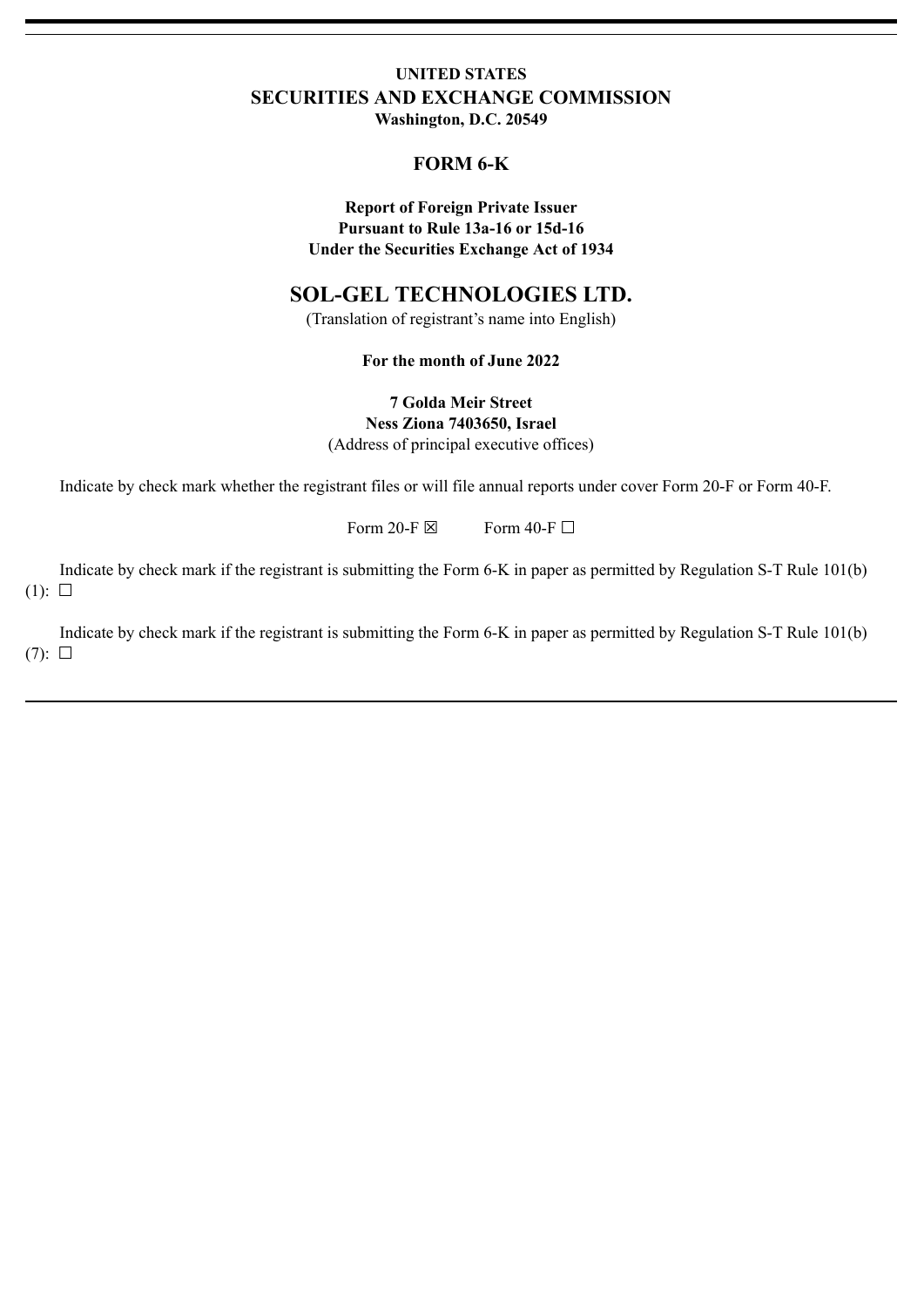## **INFORMATION CONTAINED IN THIS REPORT ON FORM 6-K**

At the Annual Meeting of Shareholders of Sol-Gel Technologies Ltd. (the "Company") held today, the following resolutions were approved by the shareholders:

- (1) To appoint Kesselman & Kesselman, certified public accountants in Israel and a member of PricewaterhouseCoopers International Limited, as the Company's independent auditors for the year 2022 and for an additional period until the following annual general meeting;
- (2) To approve an amendment to the Company's Amended and Restated Articles of Association to provide that all Company directors will be elected or re-elected every year rather than every three years, except in the case of external directors whose terms of office are governed by the Israeli Companies Law;
- (3) To approve the re-election of Dr. Alon Seri-Levy, Mr. Moshe Arkin, Mr. Itai Arkin, Ms. Hani Lerman, Dr. Shmuel Ben Zvi, Ms. Yaffa Krindel-Sieradzki and Mr. Jonathan B. Siegel to the board of directors of the Company (the "Board of Directors"), each for an additional one-year term until the annual general meeting to be held in 2023;
- (4) To approve the grant of an award of options to Dr. Alon Seri-Levi; and
- (5) To approve an amended Compensation Policy for a period of three years.

This Report on Form 6-K is hereby incorporated by reference into the Company's Registration Statement on Form S-8 (Registration No. 333-223915) and its Registration Statements on Form F-3 filed with the Securities and Exchange Commission (Registration Nos. 333-230564 and 333-264190).